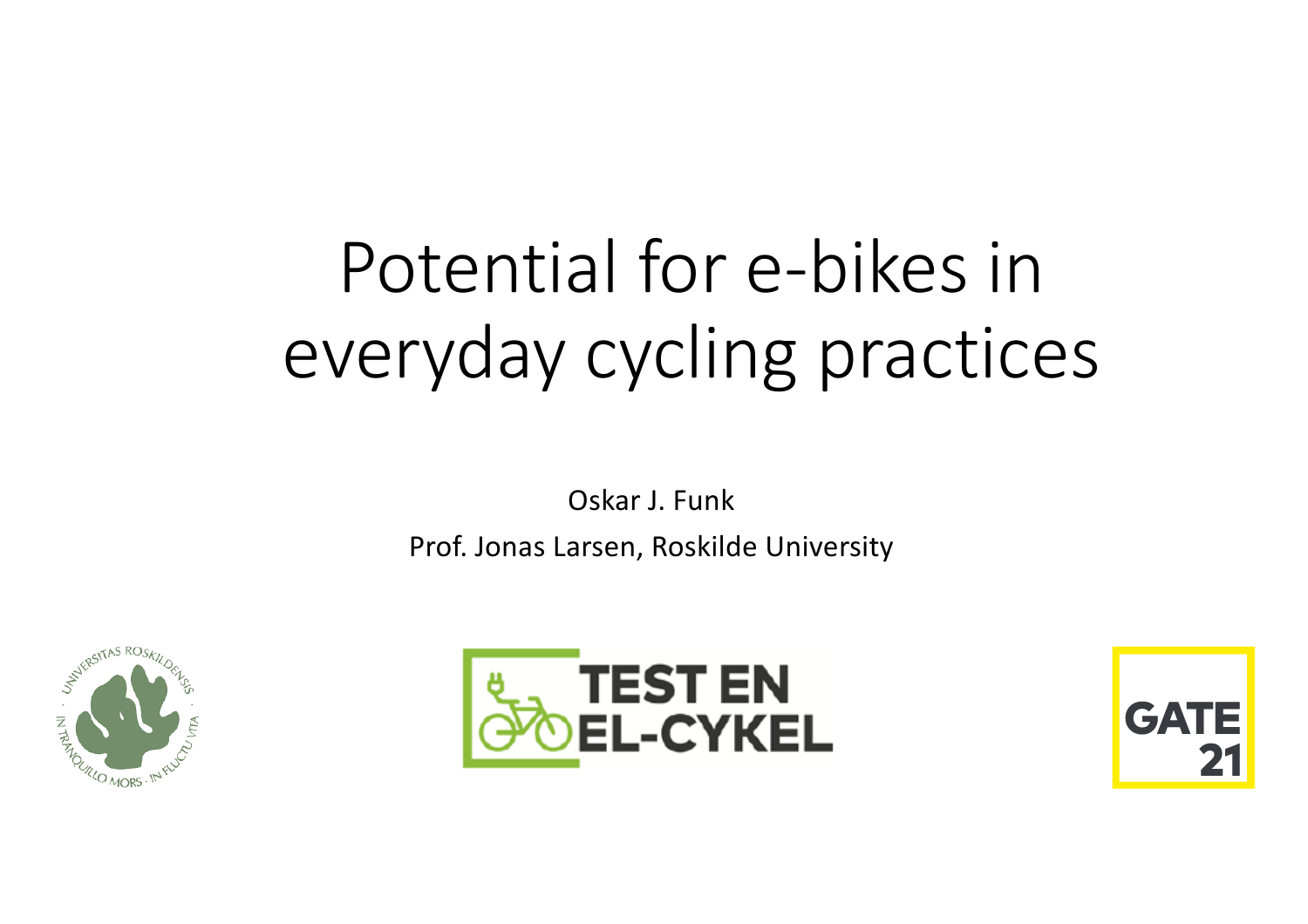#### Danish cycling culture - Limitations

- Cycling limited to shorter distances
- Average commuting distance by bike: 4 km



Source: DTU transportvaneundersøgelse 2014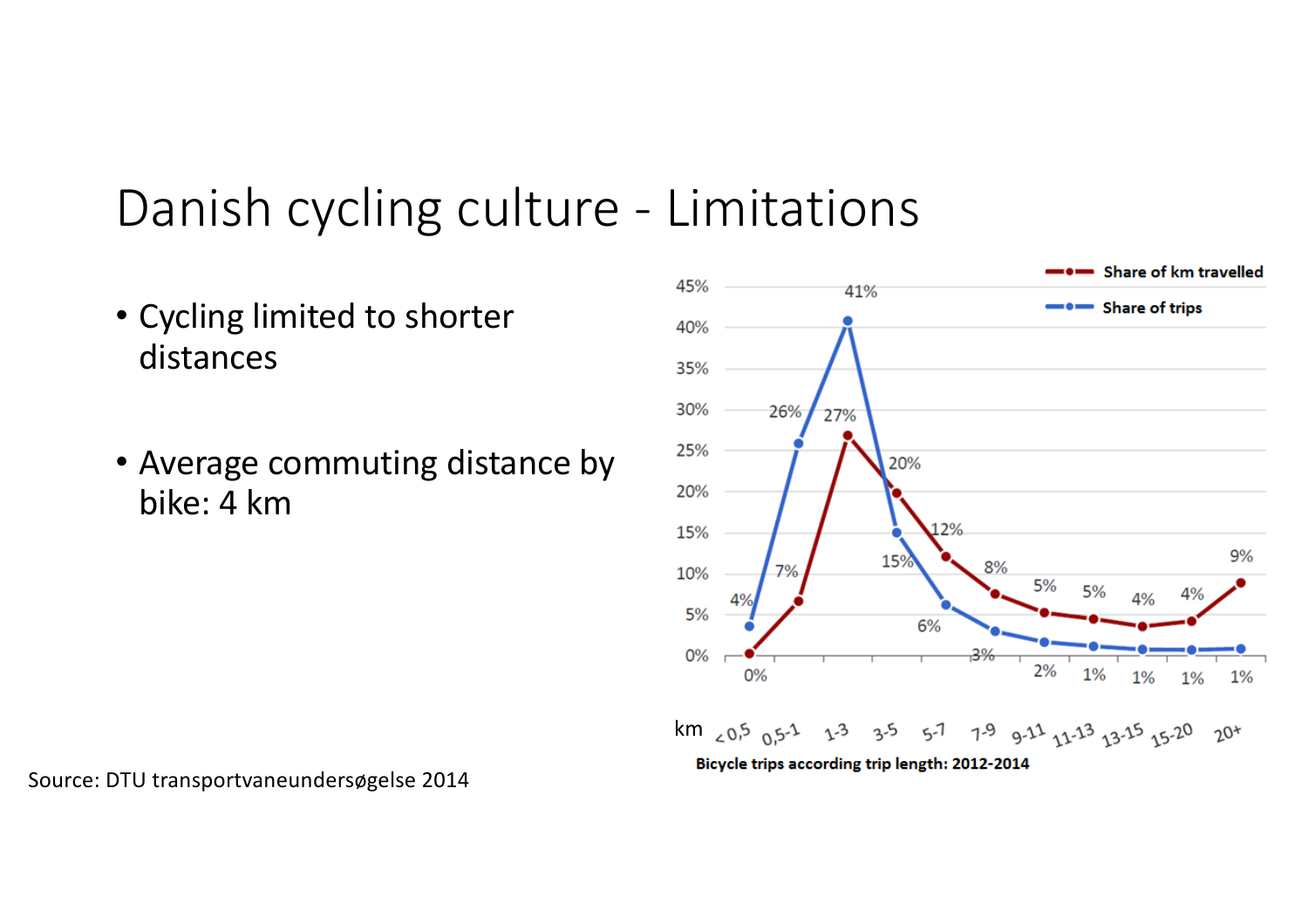## Danish cycling culture - Limitations



Fordeling af pendlerrejser på transportmidler 2012-2014.

Source: DTU transportvaneundersøgelse 2014

- Cycling is a limited practice in terms of commuting.
- 34% of all commuting trips is between 5 and 20 km
- Potential for opening up medium to long distance on bike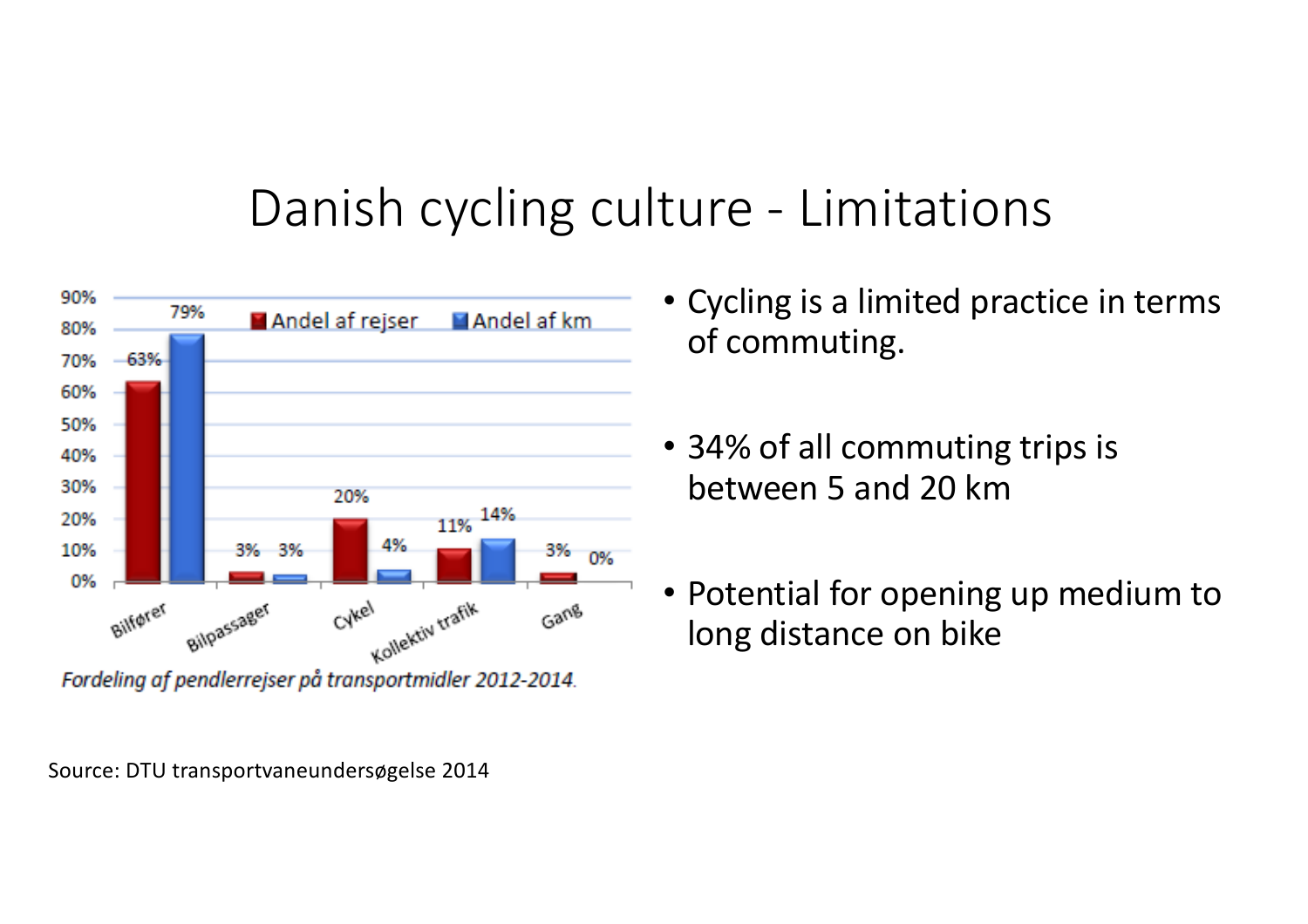# Practice approach to cycling culture

- Understanding of cycling beyond "planning and design determinism"
- Complex relation of Materials, Competences and Meanings– Combined by practitioners, "doing" a specific practice.
- Specific practices must be understood in relation to other competing practices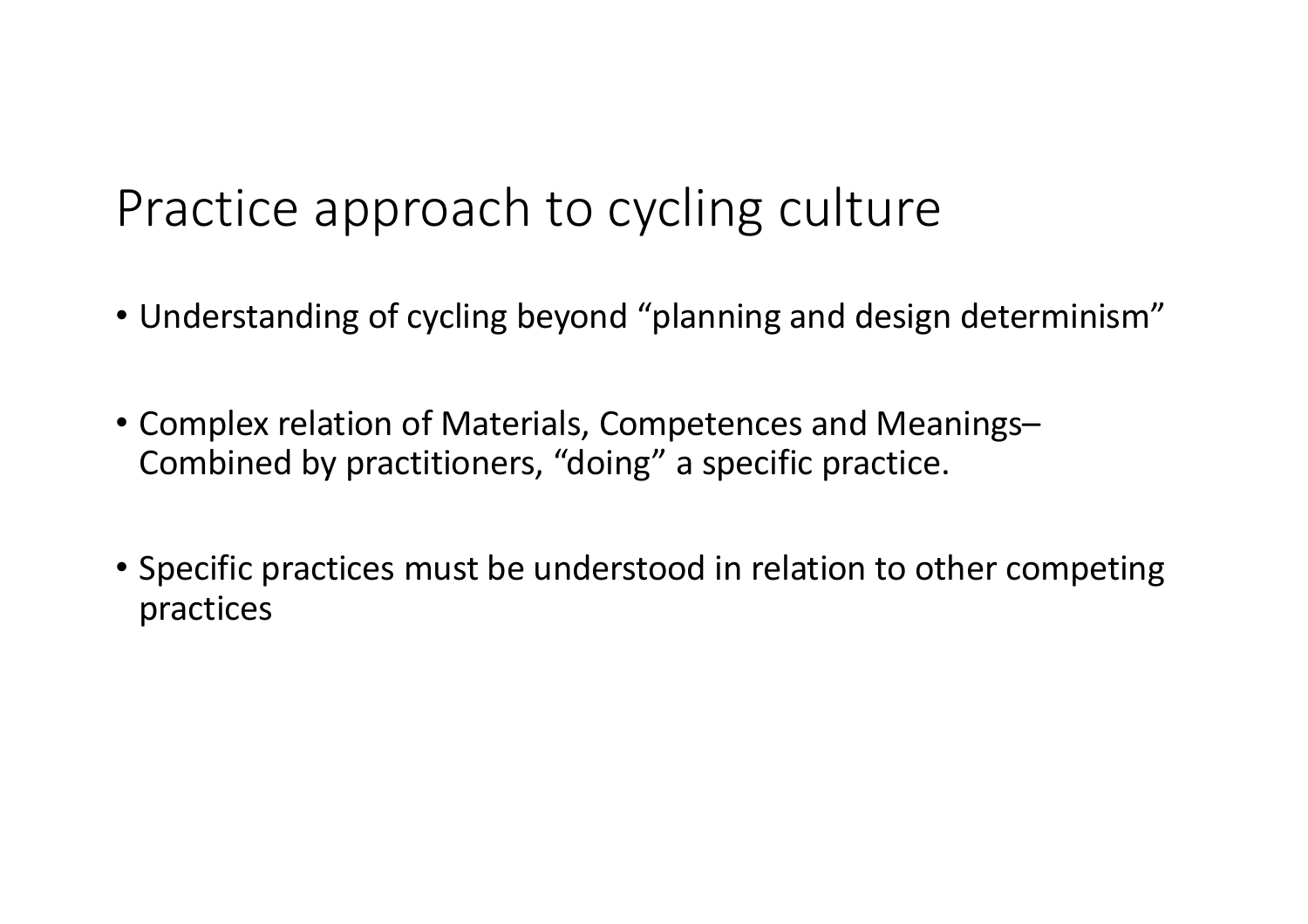# "Short distance" cycling in Copenhagen

- Cycling is faster and practical compared to competing forms of transportation.
- Cycling as an accessible practice.
- Normalized and not associated with particular "culture" or identity.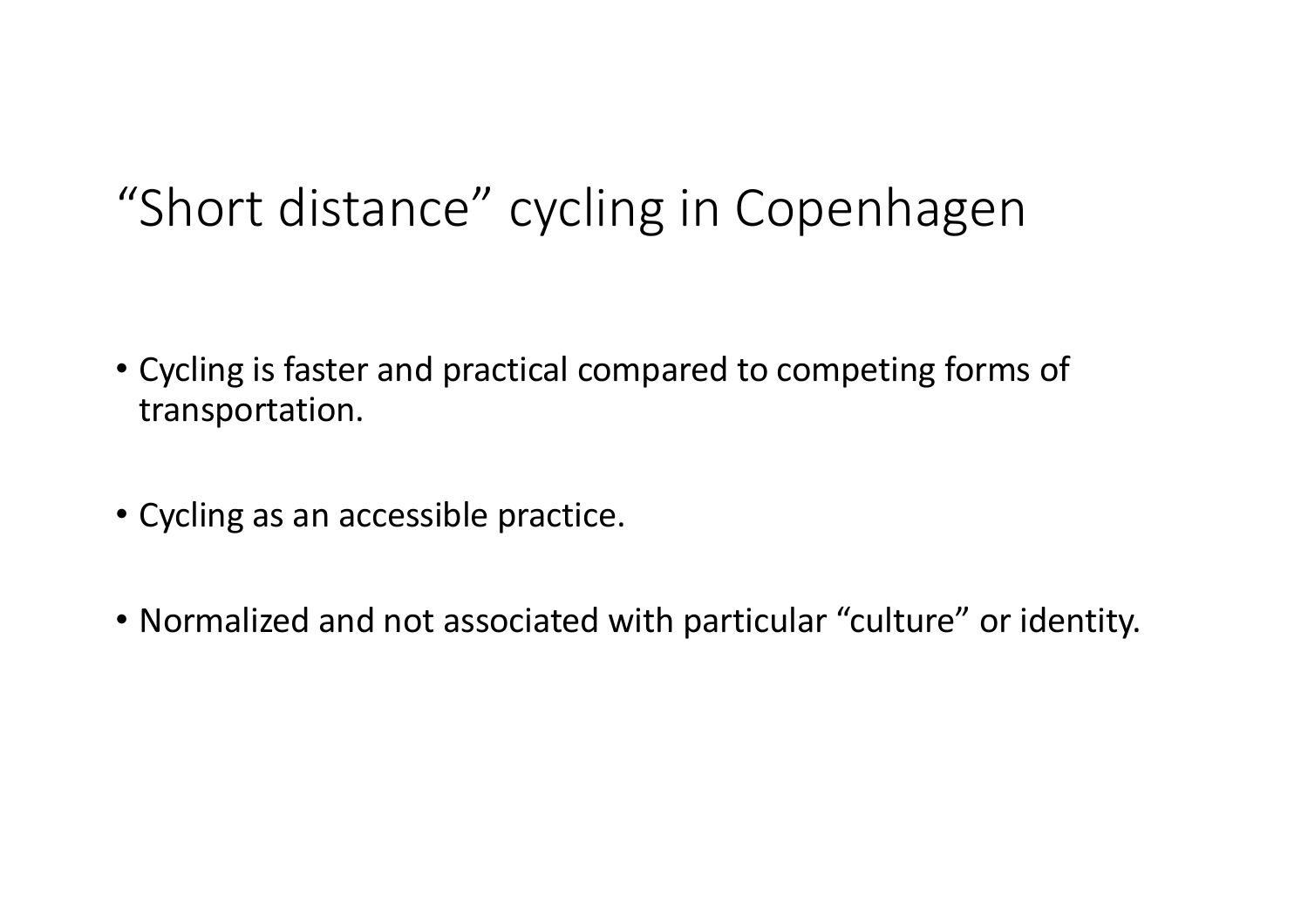# "Short distance" cycling in Copenhagen

Higher diversity  $-$  Older and young, Higher level of women cycling

Bicycles suited for this kind of  $travel$  – comfortable, upright, non-specialised  $-$  also, often less maintained

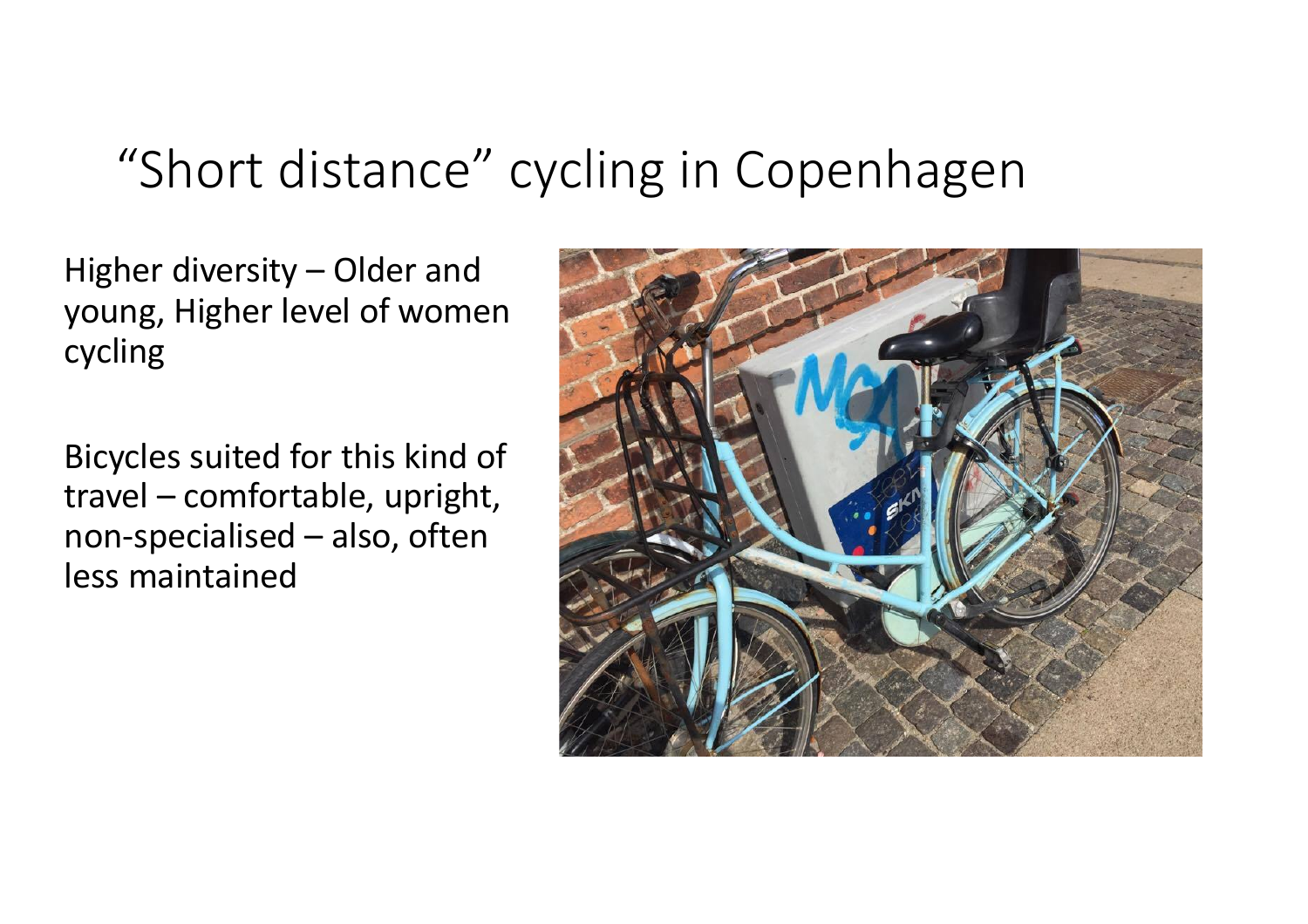# Long distance commuting by bike

- Predominantly young & male
- Higher affective capacity required
- Specialised equipment
- Exercise and workout offsets increase in travel times -"Racing to work"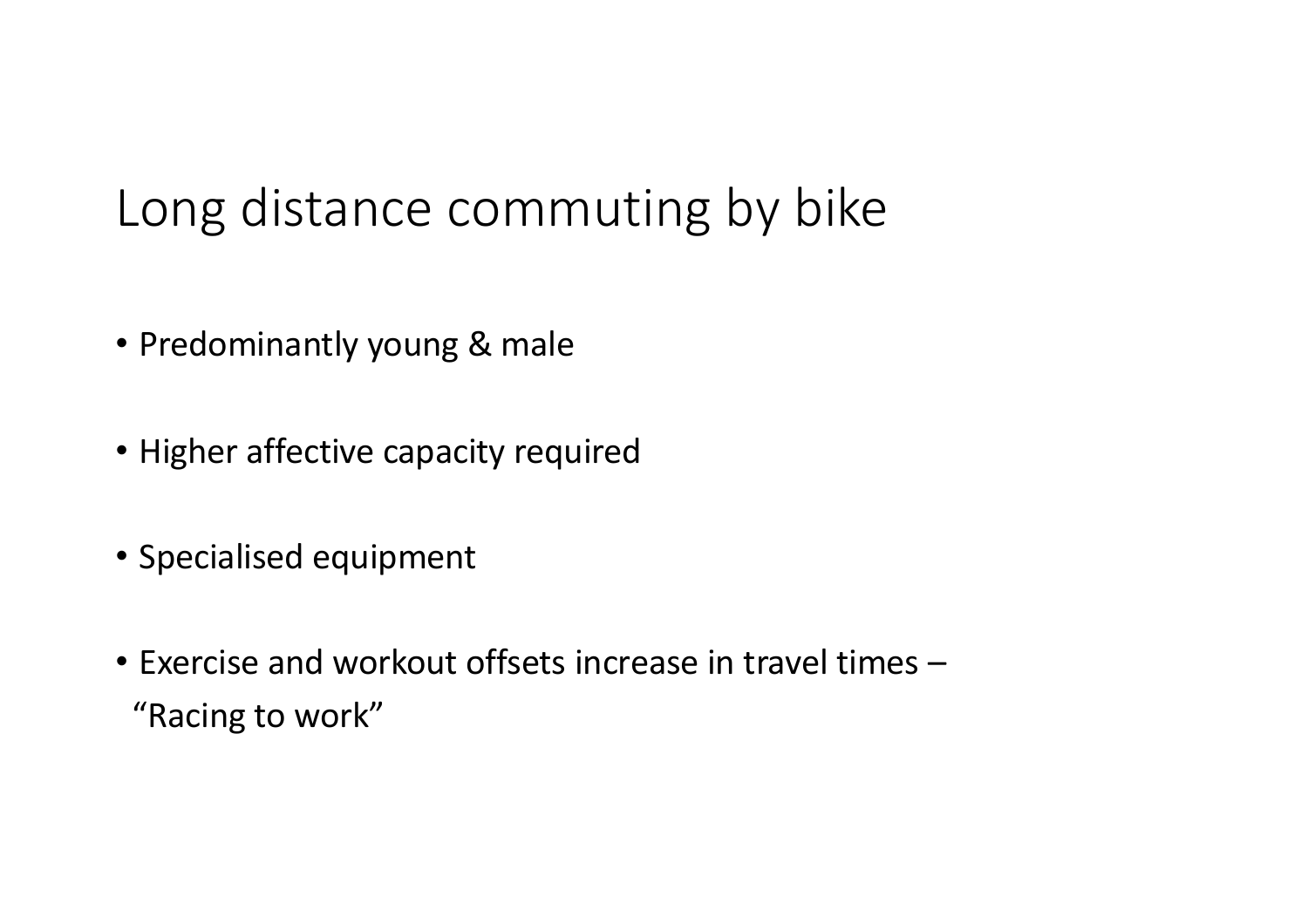Test an E-bike

- Offered through workplaces in certain municipalities and hospitals
- Eligible participants: more than 5 km to work, uses car at least 3 days I week.
- 1700 participants throughout the trial when finished
- Average 13 km to work



#### **Distance to work**

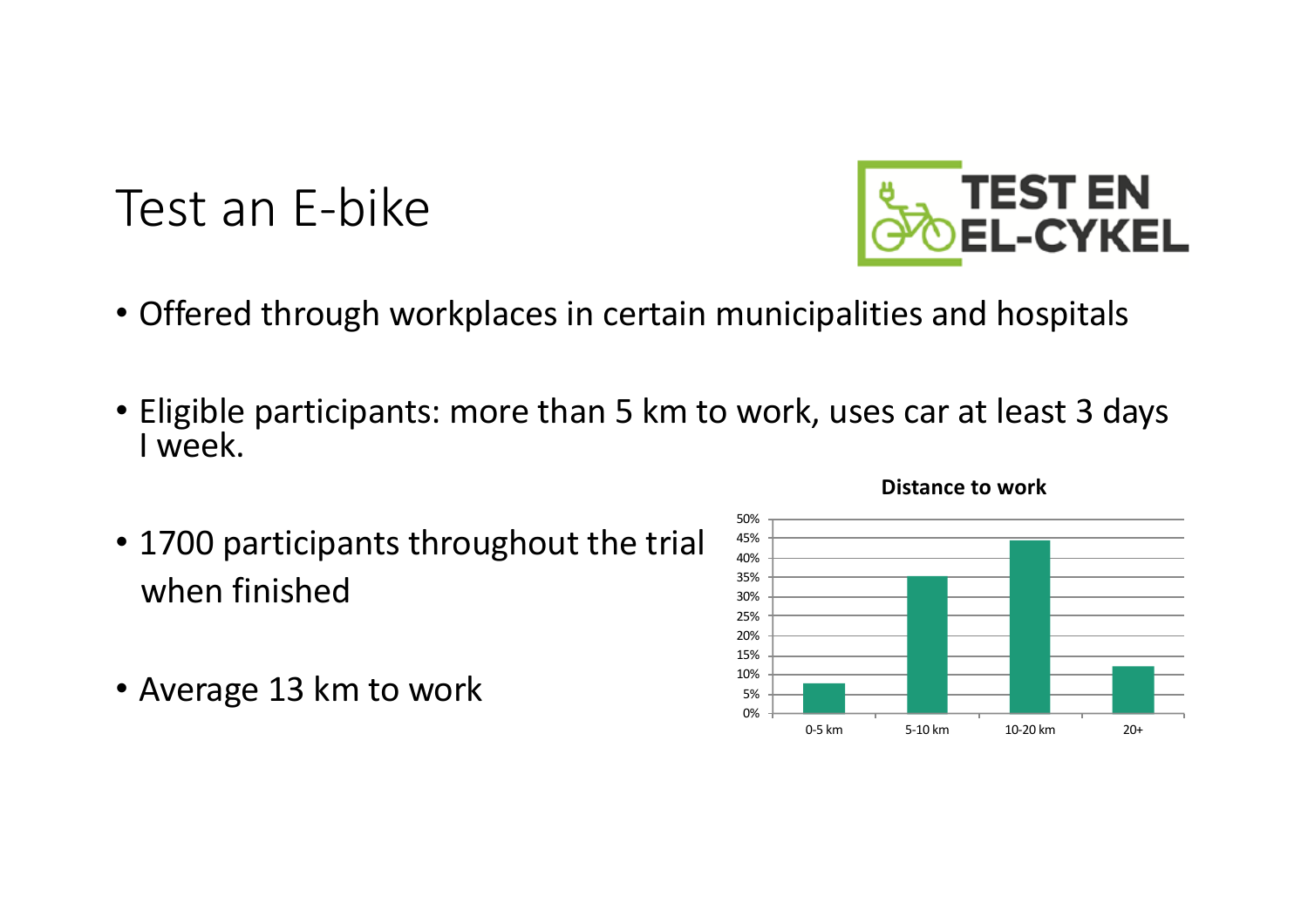# Participants – New kind of long-distance cyclists



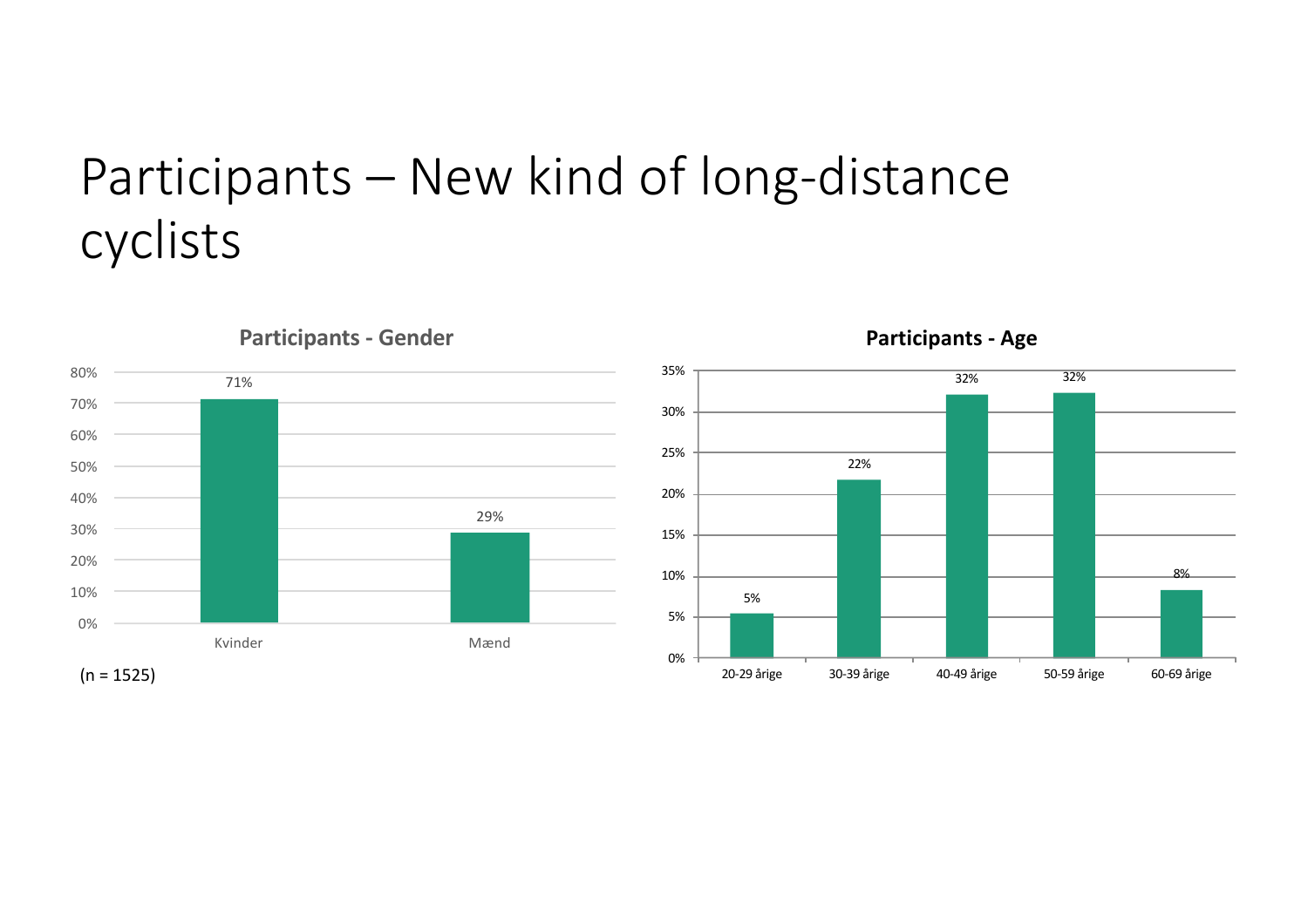#### Key results:



Weekly days of cycling - 1 year after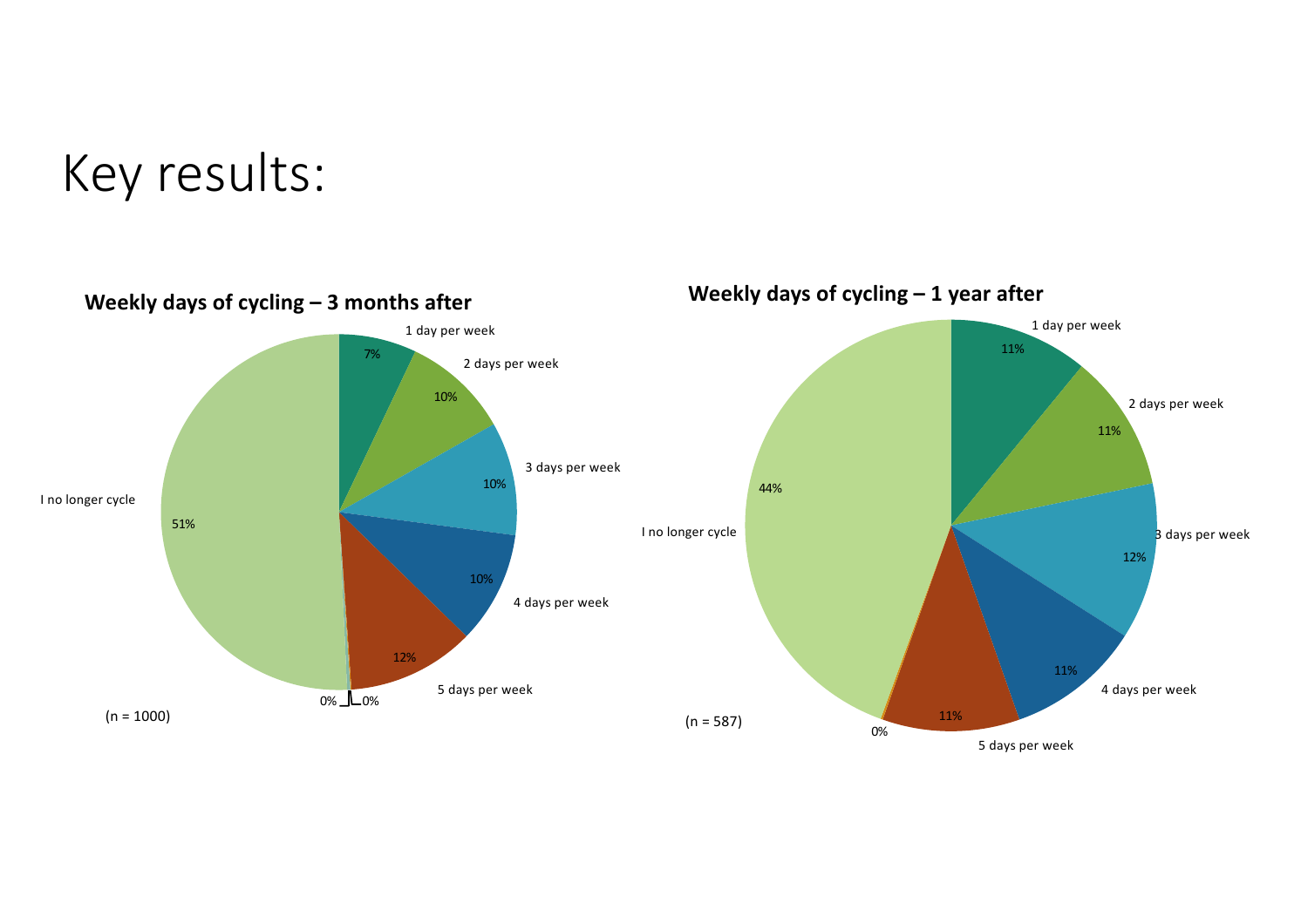# E,biking)as)a)"hybrid")cycling)practice:



- Primary motivation for continued cycling: Health, exercise, "getting fresh air"
- Increased travel-time off-set by exercise and joy of movement
- "Going green" not a factor in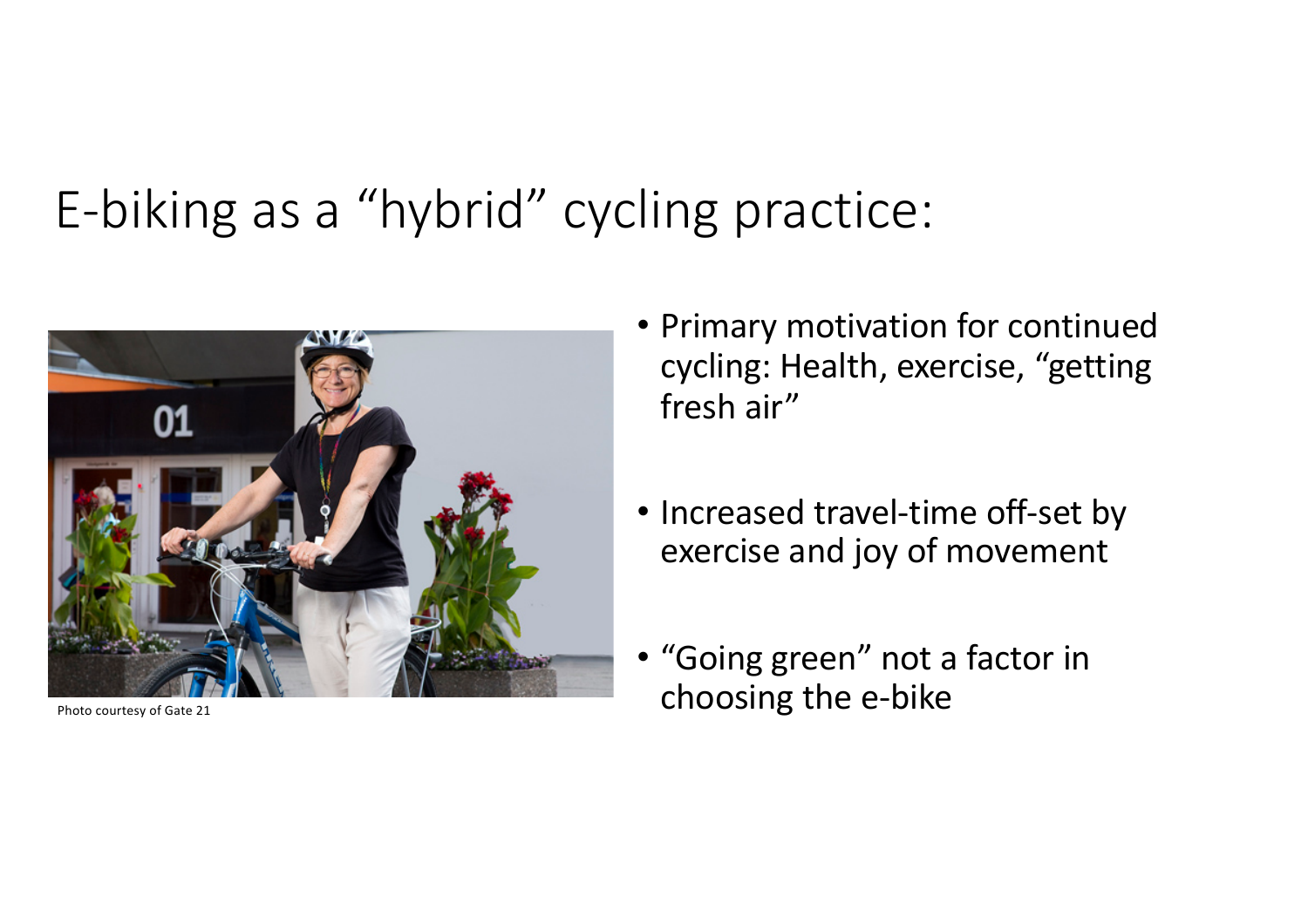# E-biking as a "hybrid" cycling practice:

- Longer distances becomes "accessible". Reduces requirements for affective capacity.
- Avoids "racing" equipment. Allows for childcarriages, racks.
- Still provides an incentive for continuing the practice: Get out and get in shape.



Photo courtesy of Gate 21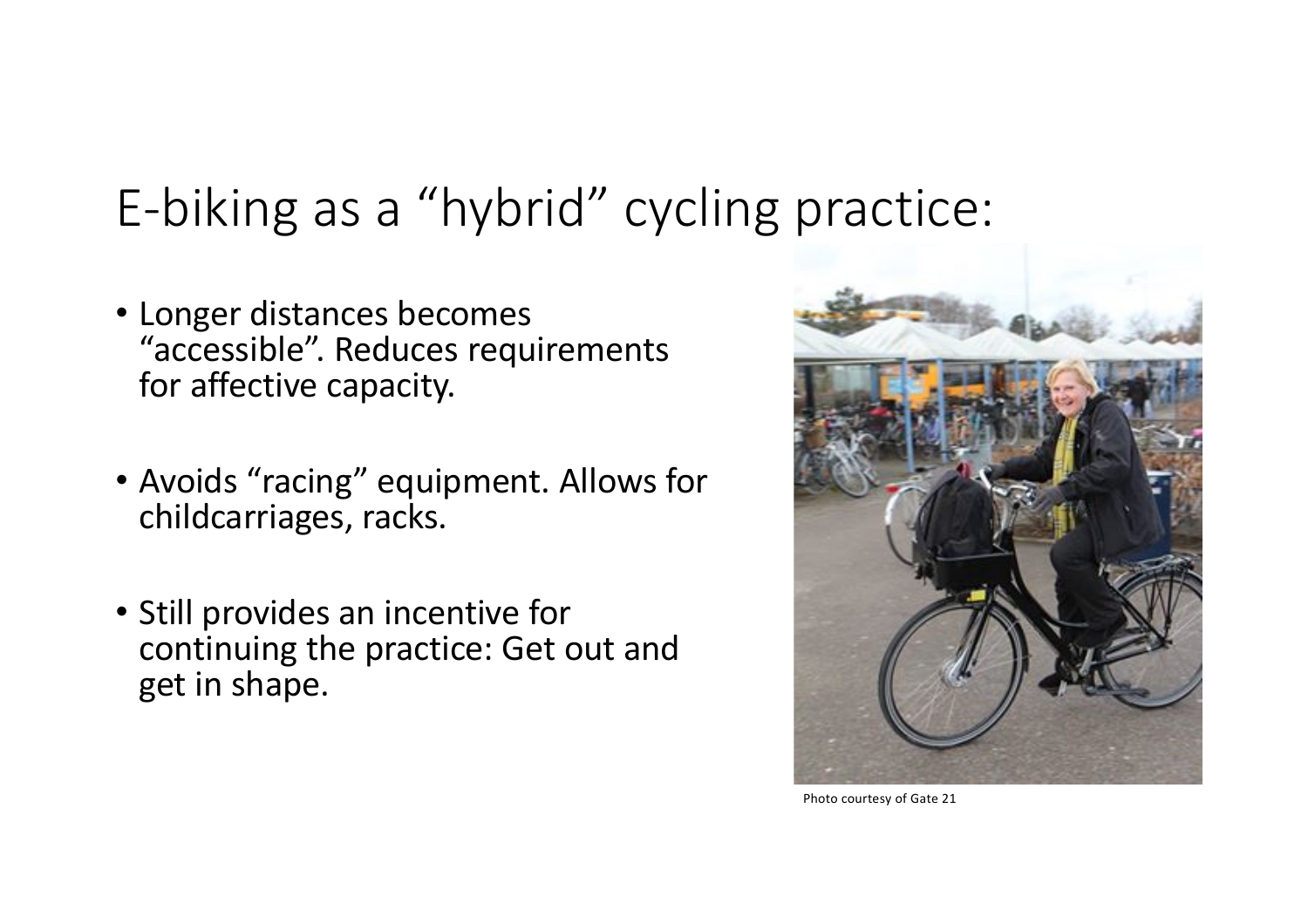#### Barriers to continued use

• Highest barrier to continued cycling is the cost of e-bike:  $36\%$  (n = 518)

What would make the participants cycle more?:

- Better infrastructure, especially in certain areas outside of **Copenhagen**
- Better facilities for e-bikes at workplaces: Charging stations, bike-parking, changing rooms.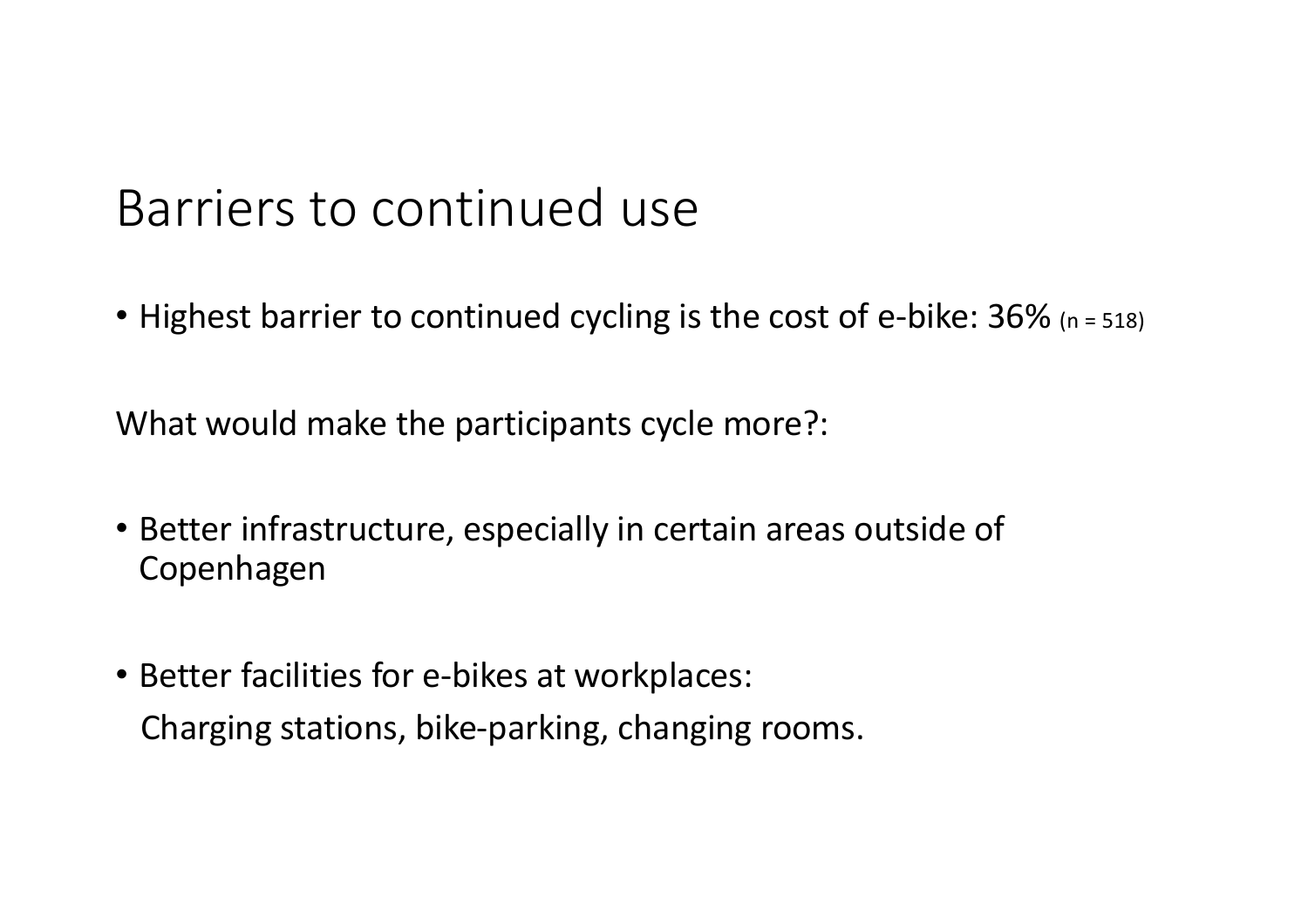# Conclusion:

- Danish cycling culture not geared towards long distance commuting by bike
- E-bikes represent an opening, in increasing bike modal share on longer distances – Make accessible the longer distances.
- Investment/development required in municipalities and businesses in order to facilitate increased use